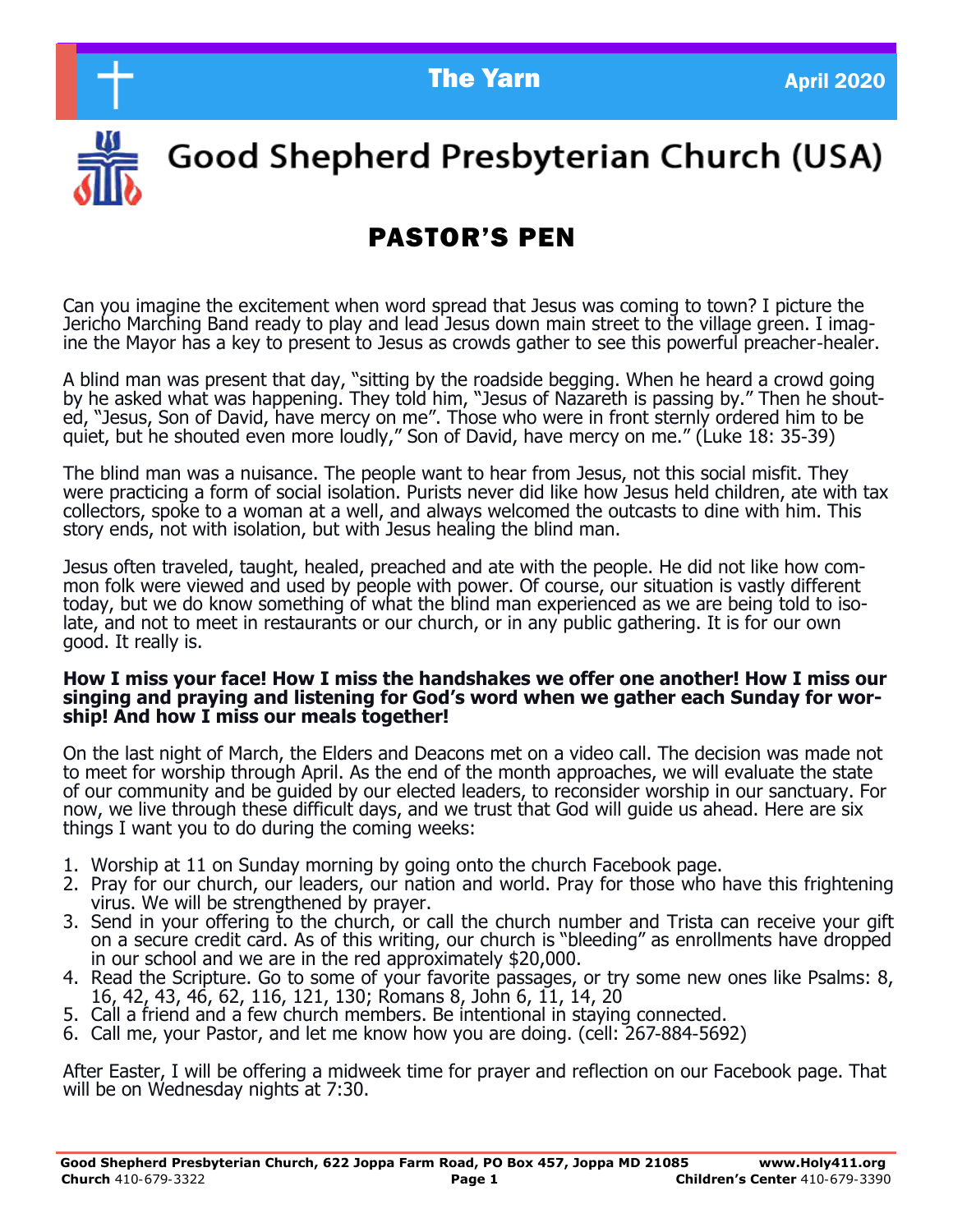One thing we have learned about this time of isolation is that we need one another. And we need to stay close to our Savior, who died for us on the Cross and rose for us on Easter morning. He is still speaking to us now:

**"Jesus said: 'Set your troubled hearts at rest. Trust in God always, trust also in me. Peace is my parting gift to you, my own peace, such as the world cannot give. Set your troubled hearts at rest, and banish your fears." (John 14: 1, 27)**

May we each lean into the peace our Lord offers as we remember the first Easter. God bless you, those you love, and those no one loves.

Pastor Keith

## ADULT SUNDAY SCHOOL

#### (REFLECTIONS AND WHERE DO WE GO FROM HERE?)

As I write this, Delores and I are into the 12th day of our self-imposed "social distancing" at home. Strange, the very first day led to our first disagreement and we became socially distant from each other. It didn't last long however, and we were able to make it to Day 4 before that social distant stuff popped its ugly head a second time.

We "made up" again but that brings us to something that is distressing; we don't like being socially distant from our church family. It robs us of our well-being - physically, emotionally, mentally and spiritually; especially when we miss the fellowship we share with each other at our 9:30 am Adult Sunday School class. The sad truth is we don't know how long this disruption will last, however the good news is that "the will of God will not take us where the GRACE of God will not keep us."

Despite this "interruption" we continue to pray, plan and prepare for future lessons when we will be together once again. We have been in contact with the Lancaster Resource Center who has provided us with some good options to chose from. One of those is the Max Lucado/Randy Frazee small group study, **Making Room For Neighbors** which is "designed to help Christians rediscover the importance of true engagement with self, family and neighbors."

Other ideas include a study from a book in the Bible or from various Upper Room publications. We invite you to join us when we resume our class in the Upper Room - where there is always room for you.



-Robert Barr

## DEACONS CORNER

The phrase " do not be afraid" is written in the bible 365 times.

That's a daily reminder from God to live everyday being fearless.

Greetings, the above pretty much sums it up! In continuing to be proactive, fearless and wise, a decision was made to cancel the Egg Hunt. No real surprise!

In addition, if you missed the earlier announcement, the Spring Fling will not take place this year. Our hope is to have a replacement activity and we will keep you informed.

Here is my number should you need to reach a Deacon:

Christene Bohns

443-286-0655

We pray for you, your families, and may God be with you until we meet again.

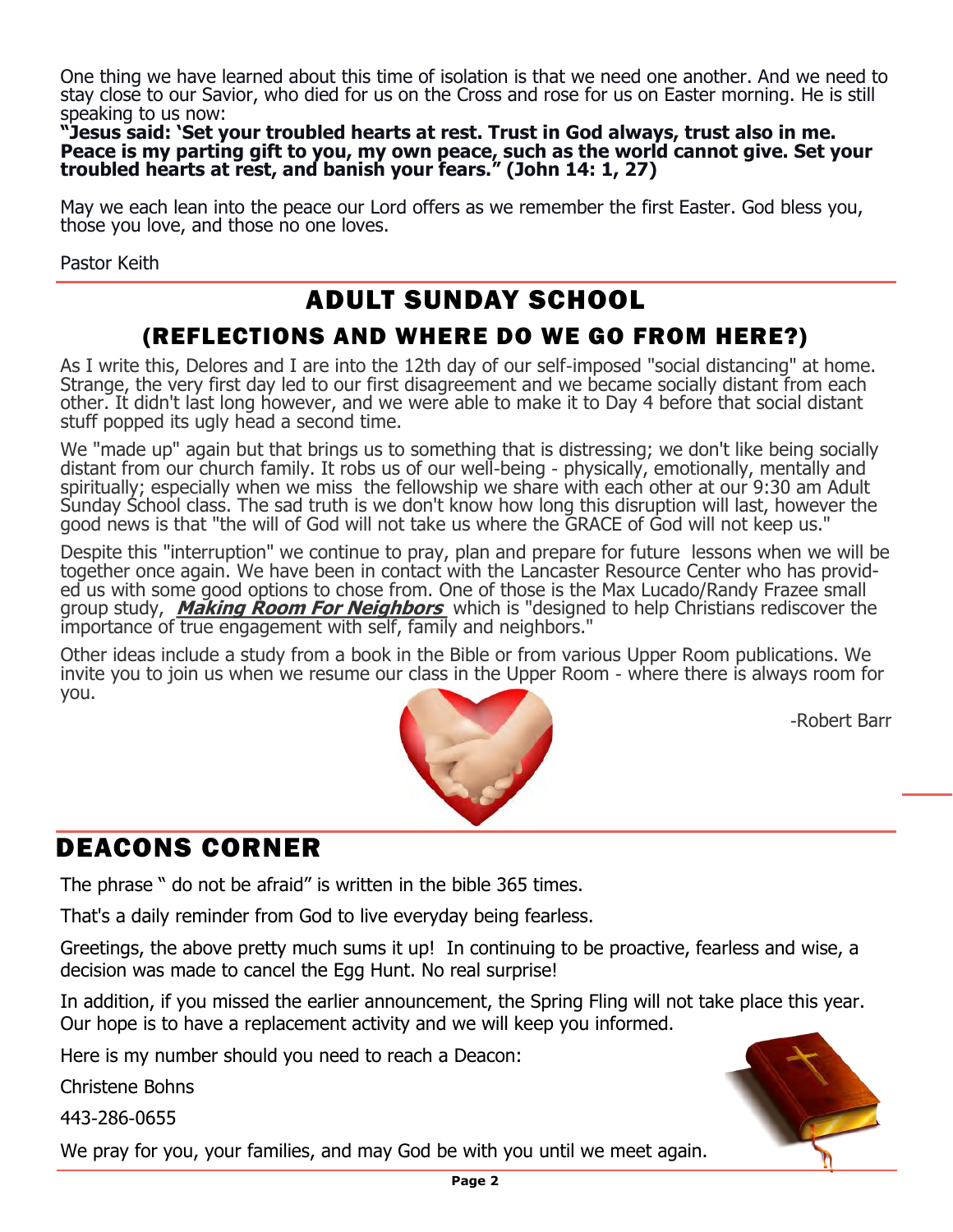

## REQUESTS FOR OUR BUSY PRAYER WARRIORS



Clive Owen, Jeanne Gay's grandson Jameson, his parents Kate & Tim, Captain Jack, his family & medical team, Jamiara Lewis, Kathy's niece Eliana Andrade & her family, Janelle's nephews girlfriend, Brooke, her family & her medical team, the late Carl Funkhauser & his family, Mary Kaye Kent, Cindy's daughter Merideth Squires & family, members of our military & their families, Vickie's great niece Harmony Dove & family, Linda's friend Colleen, Pat Howe's late brother-in-law Tim & her older sister & family, Mary Lou Aims & family, Rylan, his family & medical team, Linda Link, Marcie Jackson's daughter-in-law Jill, her late father, and brother Scott, Kathy's niece Eliana, Suzy Phillips' friend

Lynda Bates, Linda Hammond Wilson's grandson Olie, the late Conrad, Doris & family, Marcie Jackson's friend's husband, Vincent Lionti, Xavier & Cindy's family, Mary Lou Aimes, Kathy's cousins late father, Jack Flick & family, and the world as we work to overcome the coronavirus outbreak.

If you or someone you know has a need that you would like to submit a prayer request for, please reach out to our prayer team at: **gsprayers@juno.com**



We will have worship every Sunday @ 11:00, via Facebook. Please join us at: www.Facebook.com/GoodShepherdPC/

# APRIL DATES TO CELEBRATE!

**9 Robert Walko 10 Tony Bruno 12 April Cheatham Victorine Elonge**



We would like to recognize this months important dates in the lives of our members

## **HAPPY BIRTHDAY**

**15 Christian Cheatham 18 Mildred Fike 22 Brittany Brodeen**

The Deacons would like the church family to know your important day! If we do not have yours in our file, please notify Ellie Pfoutz, 410-679- 4813

**25 Debi Carey 26 Ray Benser 28 Matthew Cheatham 30 Sue Thompson**



**Good Shepherd Presbyterian Church, 622 Joppa Farm Road, PO Box 457, Joppa MD 21085 www.Holy411.org Church** 410-679-3322 **Page 3 Children's Center** 410-679-3390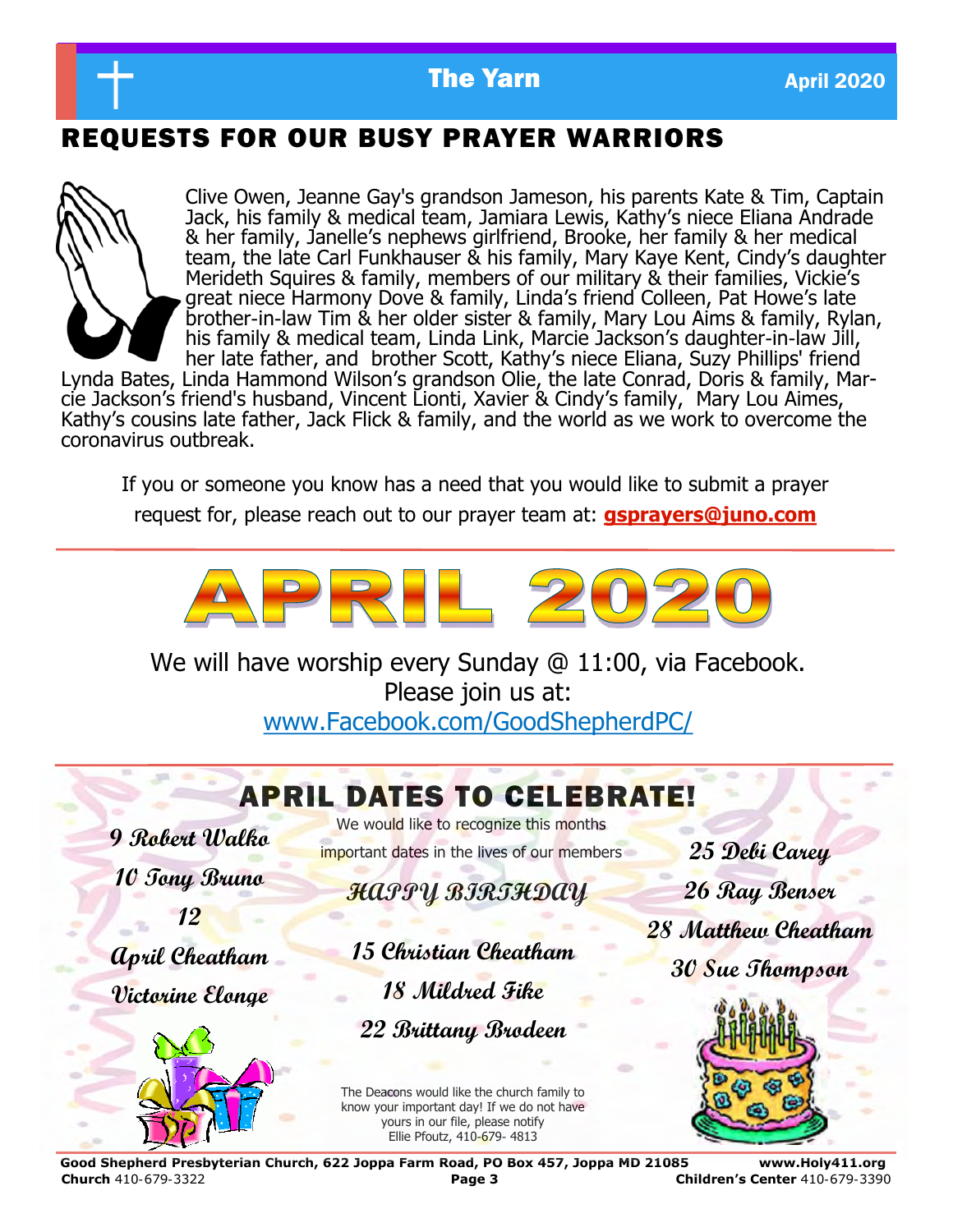# SOME SHELTER-IN-PLACE FUN SPECIAL THANKS TO BOB & DELORES BARR FOR THE IDEA! **Biblical Character Search**

| В | Α | L | R | Ε | Μ | С | E | A | Η | Τ | R | А | M | <b>MOSES</b>                                                                                      |
|---|---|---|---|---|---|---|---|---|---|---|---|---|---|---------------------------------------------------------------------------------------------------|
| Η | N | A | Τ | H | Α | N | A | E | L | R | A | S | P | NATHANAEL<br><b>SARAH</b>                                                                         |
| Α | R | U | H | Ρ | E | S | 0 | J | B | Α | ь | Т | А | <b>JESUS</b><br><b>JACOB</b><br><b>REBECCA</b><br>SIMON<br><b>JOSEPH</b>                          |
| R | I | I | Ŀ | N | Α | A | L | S | E | L | L | Е | U |                                                                                                   |
| Α | J | Т | V | Τ | S | B | B | D | L | B | I | Μ | L |                                                                                                   |
| S | А | S | H | Η | Α | R | Α | A | I | S | C | L | V | WISE MEN<br>ABRAHAM                                                                               |
| N | S | I | M | 0 | N | A | S | C | I | A | S | S | N | <b>CLEOPAS</b><br>MARTHA                                                                          |
| E | B | L | Υ | I | Μ | H | R | C | S | D | I | Α | Α | LUKE<br>PRISCILLA<br><b>THOMAS</b><br><b>MARY</b><br>LEVI<br><b>JUDAS</b><br>PAUL<br><b>JAMES</b> |
| Μ | 0 | U | н | R | Ε | A | Α | E | 0 | U | R | P | S |                                                                                                   |
| E | C | S | W | Е | Α | Μ | S | B | L | J | P | 0 | J |                                                                                                   |
| S | Α | N | А | R | I | M | J | E | S | U | S | E | Α |                                                                                                   |
| I | J | S | E | S | 0 | M | N | R | L | R | н | L | Μ |                                                                                                   |
| W | Α | L | Μ | R | L | Μ | P | L | U | K | Ε | C | E |                                                                                                   |
| S | C | M | L | Ε | 0 | J | A | I | V | Ε |   | U | S |                                                                                                   |

#### **GSPC WOMEN'S CIRCLE BIBLE STUDY**

**Thursday, APRIL 2020** 

**CANCELLED**

**You will be receiving by mail (email or snail mail) a study guide for Lesson 8.** 

A Fresh Look at the Ten Commandments

#### **LESSON EIGHT: Words of Love: Speak Truthfully**

**SCRIPTURE:** Exodus 20:16, Matthew 12: 36-37, Deuteronomy 5:20

**LESSON PURPOSE: to consider the dual emphases of this Word: the importance of a trustworthy judicial system and the necessity of basic honesty for the stability of community.** 

**LIFE WOUND:** The betrayal and erosion of personal and institutional trust.

Lesson 8 is a very powerful lesson. It addresses many of the issues we are dealing with during this time of crisis. We will summarize Lesson 8 before addressing Lesson 9 if we meet in May. The guide should be coming to you by email by the beginning of next week. Take care, stay well, God bless.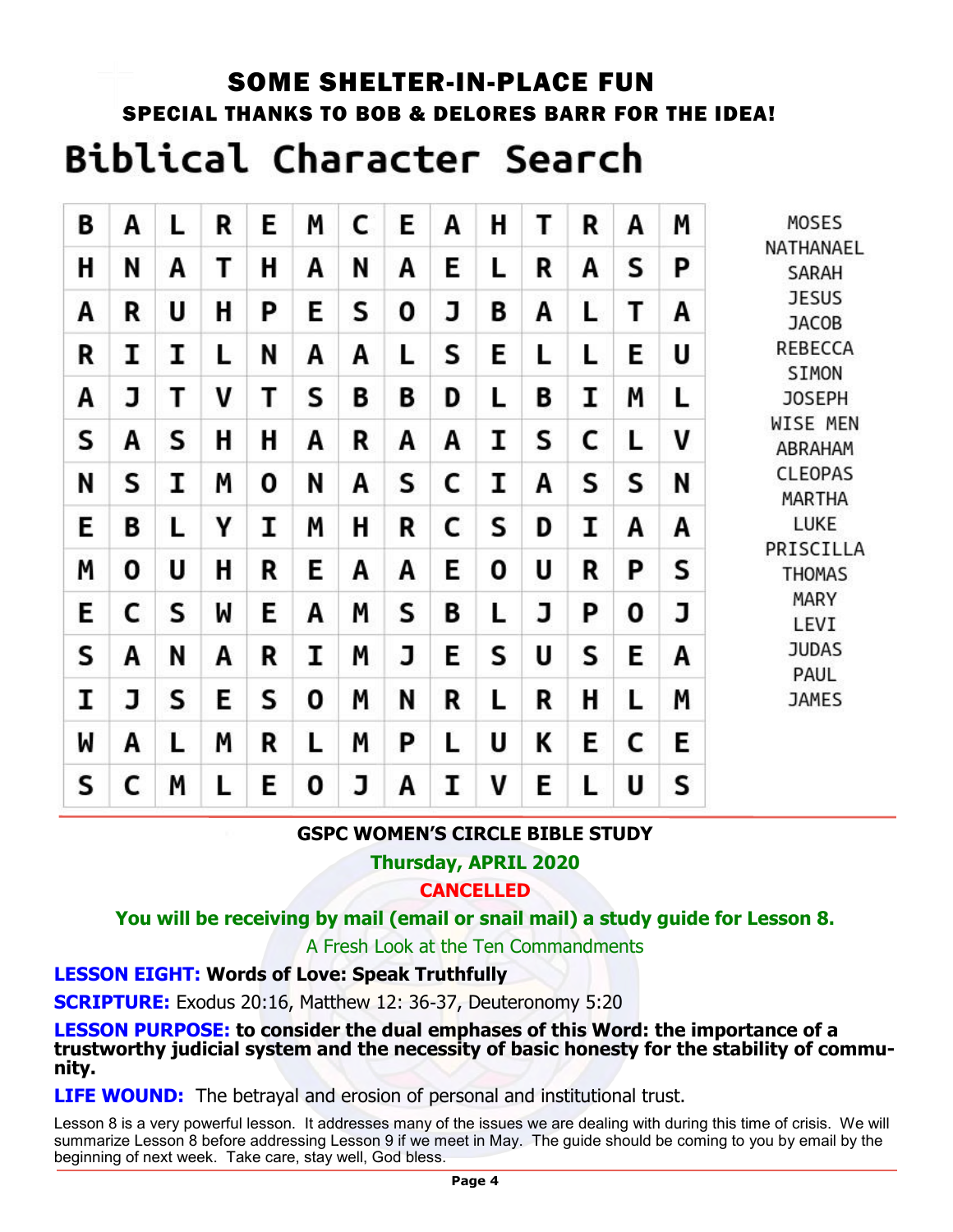